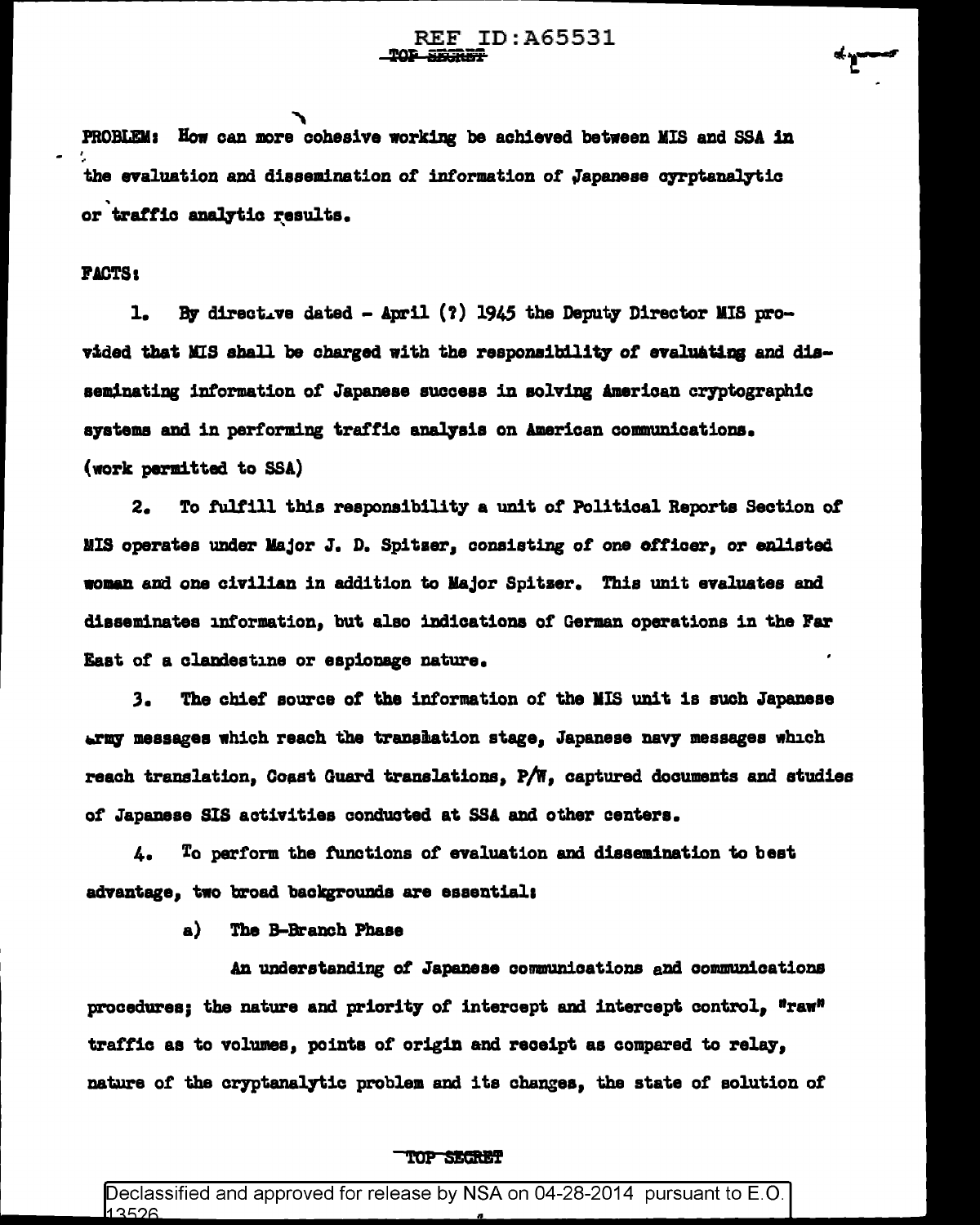## **TOP SECRET**

the various codes: the traffic which is decrypted compared to the traffic which is translated: an understanding of the techniques employed in performing traffic analysis on Japanese communications, and a knowledge of records and files maintained by the various branches participating in the Japanese army problem.

b) The A-C Branch Phase

An appreciation of the methods of devising communication procedure and codes and ciphers: nature of call sign and frequency allotment: nature of U.S. self-monitoring services.

(Herb Maas to supply)

The materials constituting both elements of background are available 5. at SSA. MIS. however, is compelled to make an evaluation of Japanese successes without having the requisite working tools regarding the Japanese analytic phase or of American communications. Unless MIS can know the complete story from both aspects, misleading judgments may be made. For example, from translated bulletins alone deductions may be drawn as to the extent of Japanese intelligence activities. The true picture can be derived from reference to all the constituent elements of the Japanese Army problem - first from raw traffic (corrected by checking the priority of intercept, atmospherics, etc.) to determine true volumes; then by having precise data as to the cryptanalytic position with reference to such traffic. by checking the internal message numbers, and by having available all solved messages, whether translated or not.

TOP SECRET